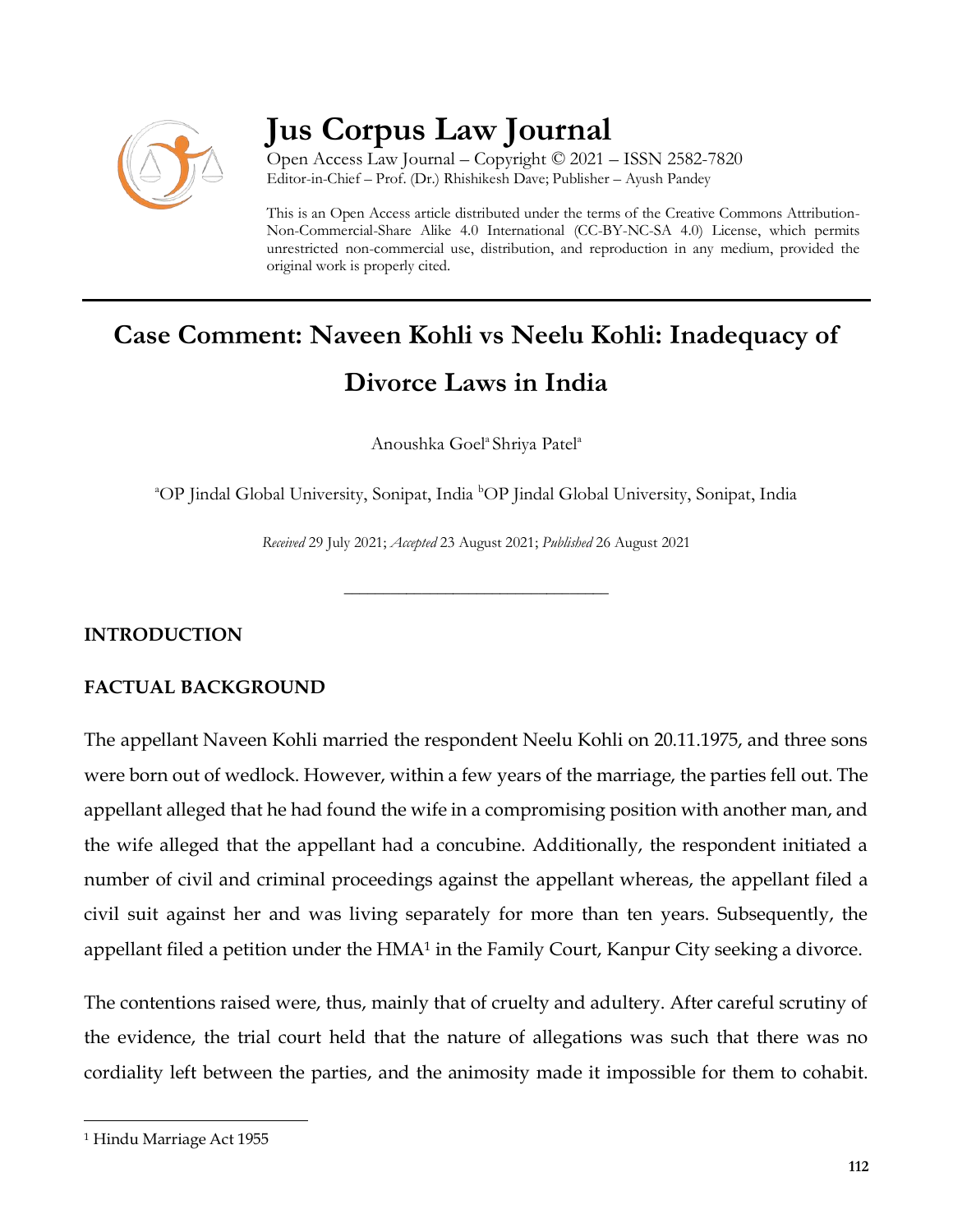The court thus passed a decree for divorce under  $s.13(1)(i-a)$ , HMA on the grounds of cruelty and ordered the appellant to deposit a sum of Rs. 5,00,000 as permanent maintenance of the Respondent. Aggrieved by the said decision, the Respondent preferred an appeal before the Allahabad High Court, which quashed the decree passed by the Family Court. Aggrieved by the reversal, the Appellant further appealed to the Supreme Court through a Special Leave Petition, which was granted.

#### **LEGAL ISSUES INVOLVED**

"Cruelty" under the HMA as a ground for granting a decree of divorce in the instant case.

The concept of "irretrievable breakdown of marriage" to be incorporated in the HMA as a ground for divorce considering the circumstances due to which divorce was sought in the first place.

### **CRUELTY AS A GROUND FOR DIVORCE UNDER THE HMA**

In deciding the issue, the Supreme Court upheld the findings of the Family Court, which adjudicated that the appellant was mentally, physically, and financially tortured by the respondent that it resulted in severing their marital tie beyond repairs. In doing so, the Court delved into various judicial decisions to understand the scope of cruelty defined therein. To establish "cruelty" in matrimonial issues, the intention is not always a pre-requisite. The cruelty so alleged may also arise from cultural/socio-economic differences. The word thus has to be taken in its ordinary sense and for the purposes of  $s.13(1)(a)$ ,<sup>3</sup> HMA can include in its purview physical, mental, intentional, or unintentional. 4

With this background in mind, while expounding on cruelty as a matrimonial offense,<sup>5</sup> the Court highlighted the fact that irretrievable breakdown of marriage was increasingly taken to be a weighty consideration by the judges while granting divorce on fault and cruelty grounds,<sup>6</sup> as

 $\overline{a}$ 

<sup>2</sup> Hindu Marriage Act 1955, s 13(1)(i-a)

<sup>3</sup> Hindu Marriage Act 1955, s 13(1)

<sup>4</sup> *Shobha Rani v Madhukar Reddy* [1988] AIR 121

<sup>5</sup> *Swati Verma v Rajan Verma* AIR [2004] SC 161

<sup>6</sup> *Kanchan Devi v Promod Kumar Mittal* [1996] 8 SCC 90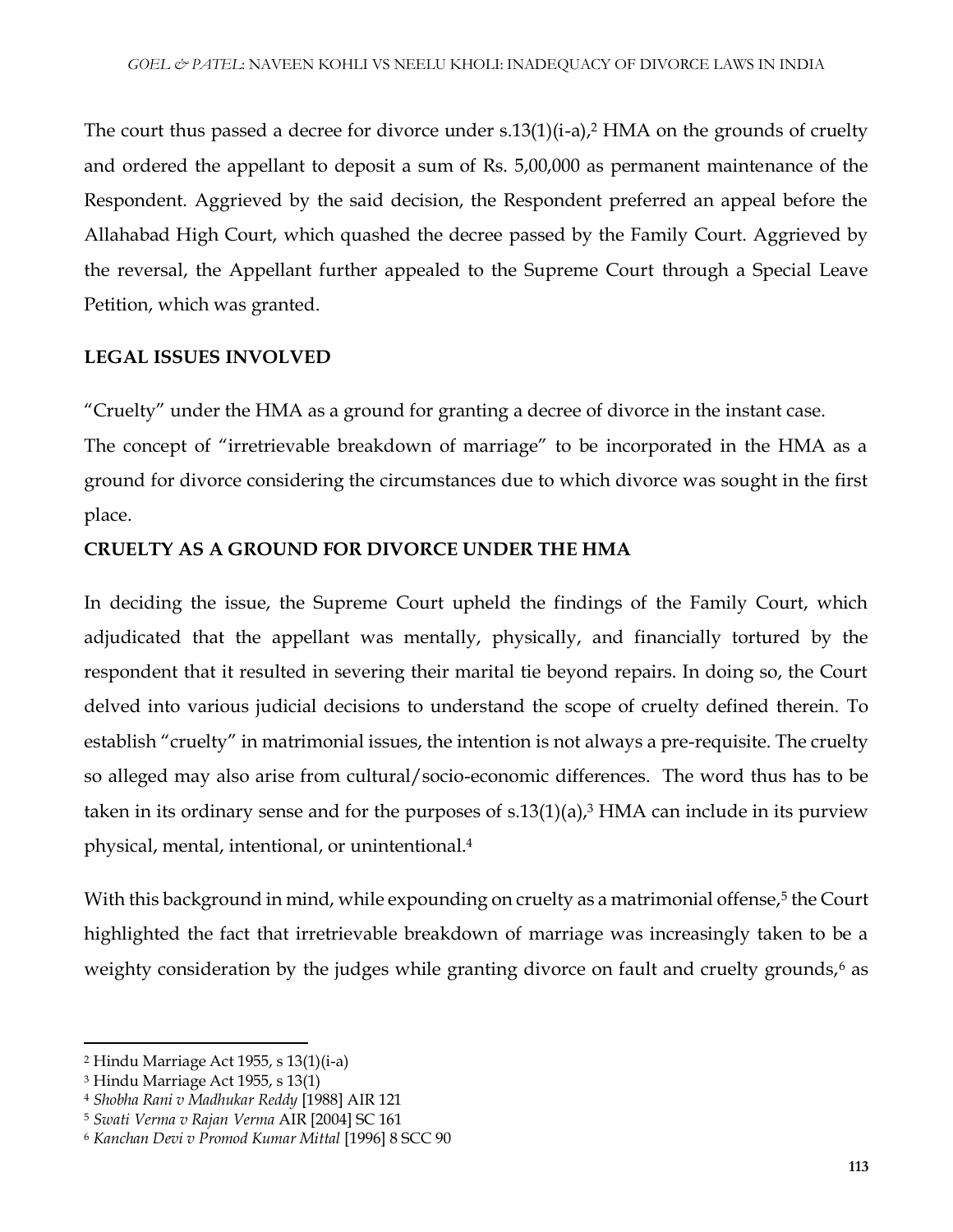taken from several cases cited in its judgment<sup>7</sup>. To substantiate this finding, one important authority used by the Court was *V Bhagat v. D Bhagat*<sup>8</sup> which stated that the allegations made by both parties were so callous that it was obvious that the marriage was dead and there was no possibility of cohabitation. Hence, due to circumstances showing that there was an irretrievable breakdown of marriage, the Court in Bhagat granted a divorce without a trial. Similarly, in *Naveen Kohli v. Neelu Kohli<sup>9</sup>,* the fact that parties had been living separately for a considerable number of years, allegations of misconduct were made on both sides, the refusal of the respondent to give a mutual consent divorce and efforts to harass and torture the appellant (advertisement published in the English National Newspaper 'Pioneer'), leaves no doubt that the respondent's conduct amounted to "mental cruelty" under the gambit of precedential rules. In the background of such factors, it can adequately concur that the perpetual bitterness and continuous bickering went beyond the "ordinary wear and tear of married life" to be so "grave and weighty."<sup>10</sup> that the appellant, on the preponderance of all possibilities, cannot be reasonably expected to live with the consort. In other words, the conduct was such so as to fall within the parameters of cruelty under the HMA.

Recounting the overall scenario, as also reiterated by the Court, the marriage can be viewed as a reflection of the breakdown of their relationship, and drawing from the 71st Law Commission Report<sup>11</sup>, the Court was right in stating that restriction of divorce grounds to a particular offence causes grave injustice to those parties who are unable to live together as spouses but are unwilling to impose matrimonial fault on each other. The sanctity of a marriage, therefore, does not lie in refusing to sever the marital tie but rather wisdom lies in recognition of this fact and ultimately "declaring defunct de jure what is already defunct de facto."12. It was on this reasoning it appealed to the legislature to consider amending divorce laws to include "irretrievable breakdown" as a valid ground.

 $\overline{a}$ 

<sup>7</sup> *Chandralekha Menon v Vipin Menon* [1993] 2 SCC 6

<sup>8</sup> *V Bhagat v D Bhagat* AIR 1994 SC 710

<sup>9</sup> Hindu Marriage Act 1955, s 13(1)

<sup>10</sup> *Ibid*

<sup>11</sup> Hindu Marriage Act 1955

<sup>12</sup> *Ibid*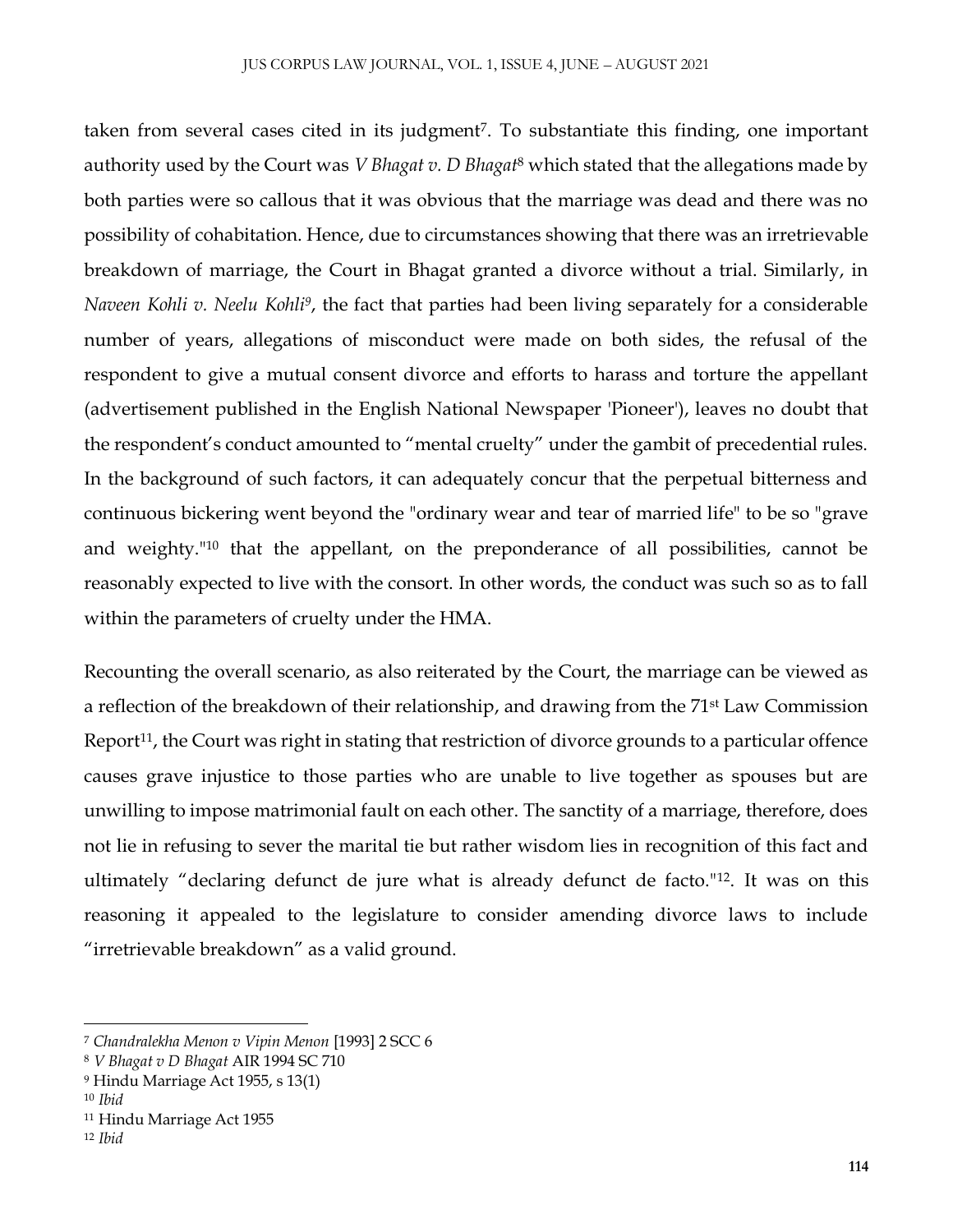#### **IRRETRIEVABLE BREAKDOWN OF MARRIAGE**

In India, despite recommendations made by judicial authorities, the idea of granting a divorce based on no particular fault of either of the spouses seems somewhat hard to digest by our Legislature, who simply refuses to account for a "realistic assessment of marriages."<sup>13</sup> and introduce this concept under s.13, HMA.<sup>14</sup> It is indeed a cause of grave concern that our laws fail to cater to instances wherein a marriage has become totally devoid of its substance, yet no provision of seeking divorce is legally available.

The court, once again, impressed upon the need to legitimize the breakdown theory, in the present case, all the while exposing the limitations of the existent grounds stipulated under s.13, HMA.<sup>15</sup> It recounted the facts and circumstances of the case as a reflection of a dead marriage. Additionally, it critiqued the High Court in refusing to sever a tie in law that no longer served the sanctity of marriage. However, even though the Court recognised this lacuna in the law, it refused to exercise its power under Art. 142<sup>16</sup> to grant a divorce on the grounds of "irretrievable breakdown" and relying on previous judgements<sup>17</sup>, made a mere suggestion for its inclusion. Thus, clearly reflecting the inconsistency in activism shown by the Judiciary over and above the Legislature regarding its acceptance, even in exceptional cases like *Naveen Kohli v. Neelu Kohli<sup>18</sup> .* 

The trajectory, however, of the Legislative inconsistency can be traced at two probable levels: Firstly, it will open the flood gates for litigation and give rise to hasty divorces based on minor maladjustments in the marital relationship<sup>19</sup>. Secondly, it might be discriminatory against women... where only a right to maintenance and not matrimonial property is recognized<sup>20</sup>.

<sup>13</sup> *Ibid*

 $\overline{\phantom{a}}$ 

<sup>14</sup> Hindu Marriage Act 1955, s 13

<sup>15</sup> *Ibid*

<sup>16</sup> Constitution of India, art 142

<sup>17</sup> Hindu Marriage Act 1955, s 23(2)

<sup>18</sup> Hindu Marriage Act 1955, s 13(1)

<sup>19</sup> *Ibid*

<sup>20</sup> K Chandru, 'Divorce! Do We need a Change in The Law, in Justice for Women' [1996] Personal Laws, Women's Rights & Law Ref 183, 183-186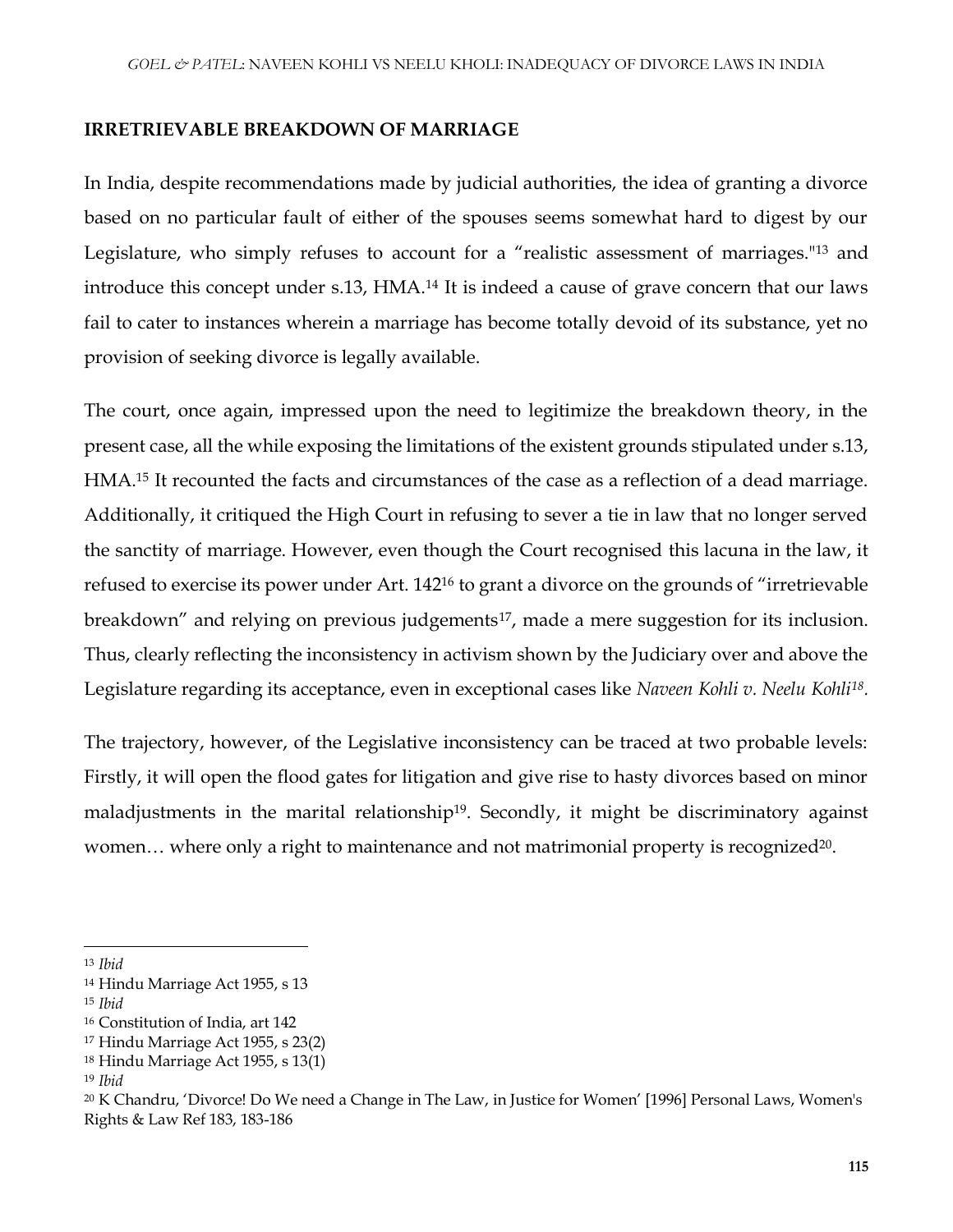The first argument given is flawed since 'minor maladjustments' are limited to what the courts perceive. By refusing its inclusion, the legislators are taking away the right of individuals to decide for themselves what they want out of a marital relationship.<sup>21</sup> Additionally, the 'floodgates for litigation' which might be opened can be easily remedied since there are already primary processes enshrined in the Arbitrary Dispute Resolution sector, like mediation. Only when a couple attempts and breaks through this process can it be allowed to move to the courts.

Secondly, the solution to the lack of right to matrimonial property lies in changing laws in that area. It is not a sufficient reason to curtail divorce. In essence, the problem of dependency of women in a marriage should not necessarily mean refusal of divorce.<sup>22</sup> The constructive solution, therefore, lies in strengthening maintenance laws rather than retaining insufficient and inadequate divorce laws on a rather subjective basis.

The impact of not having such a law in place overshadows judicial concerns over its inclusion. The need, therefore, to legislate on the subject is imperative, especially with judicial will apparent, as also observed in the case.<sup>23</sup> However, while introducing such an amendment, due regard should be given to the nature of marriages under Indian personal laws, and adequate safeguards must consequently be established to protect feminine interests.

## **CONCLUSION**

Considering the fact that marriage is the foundation of Indian society, it is important for legislators to understand that only when such broken marriages cease to exist will our society become more stable, tolerant, and progressive. Broken marriages do not contribute to the wellestablished system of society that legislators try to retain. Rather, they inversely affect independence. Relying on various judicial pronouncements, the Court, yet again in *Naveen Kohli v. Neelu Kohli.<sup>24</sup>*Recognised a situation wherein the marriage had irretrievably broken down but did not exercise it due to lack of legislative recognition. Instead, it ultimately granted the divorce

 $\overline{\phantom{a}}$ <sup>21</sup> *Ibid*

<sup>22</sup> Chandru (n 32)

<sup>23</sup> *Ibid*

<sup>24</sup> *Naveen Kohli v Neelu Kohli* AIR 2006 SC 1675